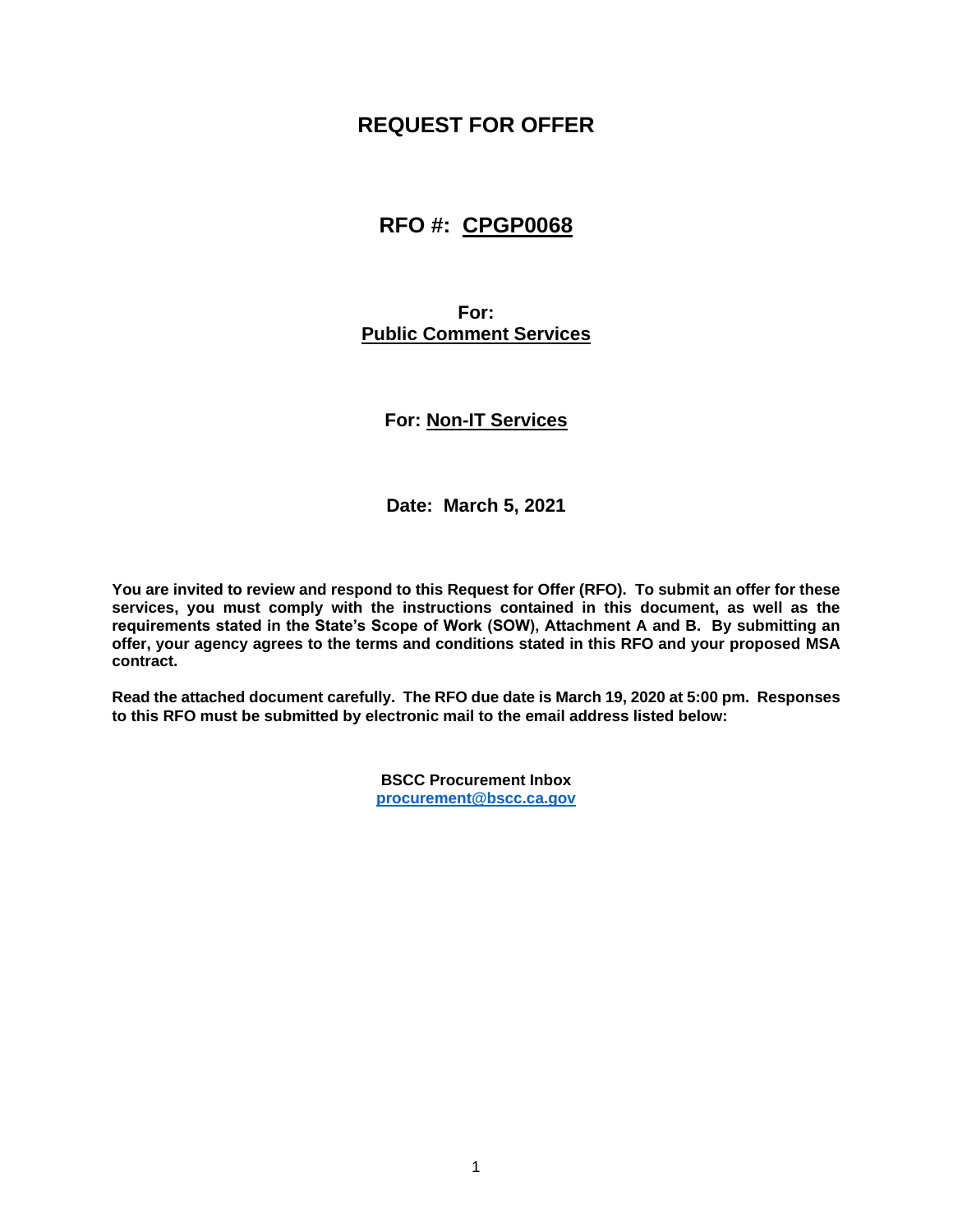#### **A. Background of the RFO**

The Juvenile Justice Reform Act (JJRA) of 2018 is the federal statute that establishes the Title II Grant Program. The U.S. Office of Juvenile Justice and Delinquency Prevention (OJJDP) administers the grant, in part, by awarding grants to states to support delinquency prevention and juvenile justice system improvement. The Board of State and Community Correction (BSCC) is the state agency that receives and administers California's Title II award. The BSCC must competitively award the majority of these funds to units of local government, nonprofit, nongovernmental organizations (NGOs) (referred to as local private agencies in the JJRA), and Native American tribes consistent with the purpose and intent of the JJRA.

OJJDP requires states that receive Title II awards to establish a State Advisory Group to advise on Title II activities. In California, this Advisory Group is the State Advisory Committee on Juvenile Justice and Delinquency Prevention (SACJJDP). The SACJJDP is a Governor-appointed committee serving as a standing BSCC Executive Steering Committee (ESC) that works on behalf of the Governor to support policy and programs that improve outcomes for young people in the justice system.

In order to receive Title II funding, each state must submit a 3-year juvenile justice State Plan to OJJDP that describes the planned areas of focus. The SACJJDP developed California's 2018-2020 State Plan, which was then approved by the Board and accepted by OJJDP. During the development of the state plan, the SACJJDP determined the areas of focus and types of community programs to support with Title II grant funds. The SACJJDP previously set the following priorities in the 2018-2020 3-Year State Plan:

- Aftercare/Reentry
- Alternatives to Detention and Placement
- Community Based Services
- Diversion
- Mental Health Services
- Mentoring, Counseling, and Training Programs

The SACJJDP is currently developing the 2021-2023 3-year state plan that will determine the local program areas of focus and types of programs to support with Title II grant funds. The SACJJDP recognizes that ensuring the availability of diversion programs and alternatives to detention is essential to obtaining positive outcomes for youth who come in contact with law enforcement and the juvenile justice system. The intention is to support programs that provide alternatives to detention, promote youth safety and well-being while in custody with a focus on rehabilitation and building individual strengths instead of punishment for past mistakes and deficits, and provide successful and emerging reentry models. The SACJJDP is seeking community input to determine these new priorities. A list of the program purpose areas can be found in Attachment D. To obtain local input, the SACJJDP is seeking contractors based in communities to hold community meeting(s), seek input on behalf of the SACJJDP, and report to the SACJJDP the public response. The SACJJDP will award (6) six contracts up to \$5000 each. The contractors will be nonprofit, nongovernmental community-based organizations selected based on the following geographical locations:

- (1) one Large County Northern<sup>1</sup> California
- $(1)$  one Large County Southern<sup>2</sup> California
- (1) one Medium County Northern California
- (1) one Medium County Southern California

<sup>1</sup> For purposes of this RFO, Northern California counties include: Alameda, Alpine, Amador, Butte, Calaveras, Colusa, Contra Costa, Del Norte, El Dorado, Fresno, Glenn, Humboldt, Inyo, Kings, Lake, Lassen, Madera, Marin, Mariposa, Mendocino, Merced, Modoc, Mono, Monterey, Napa, Nevada, Placer, Plumas, Sacramento, San Benito, San Francisco, San Joaquin, San Mateo, Santa Clara, Santa Cruz, Shasta, Sierra, Siskiyou, Solano, Sonoma, Stanislaus, Sutter, Tehama, Trinity, Tulare, Tuolumne, Yolo, and Yuba.

<sup>&</sup>lt;sup>2</sup> For purposes of this RFO, Southern California counties include: Imperial, Kern, Los Angeles, Orange, Riverside, San Bernardino, San Diego, Santa Barbara, San Luis Obispo and Ventura.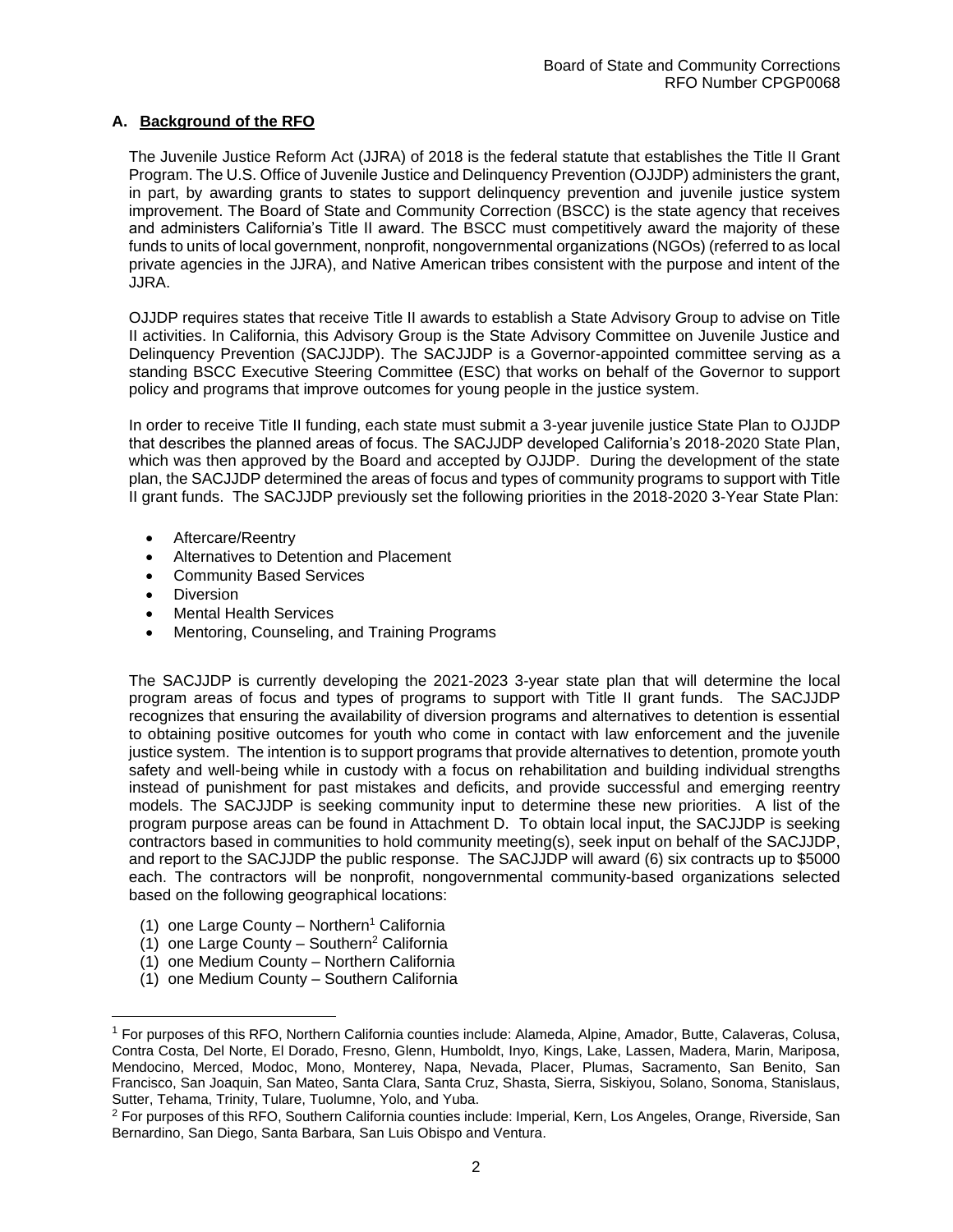#### (1) one Small County

\*Large/Medium/Small determined by the CA Department of Finance Population Data (Attachment C).

In addition, the SACJJDP has set aside (1) one contract specifically for outreach to federally recognized Native American tribes. Eligible contractors can include a federally recognized tribe or nonprofit organization that works with tribal youth in partnership with a tribe. The amount of this contract will be up to \$5,000.

If an offer is not received from one of the set-aside geographic locations above or from a Native American tribe, the contractors will be selected from the entire pool of offers.

### **B. Purpose and Description of Services**

The purpose of this Request for Offer (RFO) is to solicit proposals from local nonprofit organizations and Native American Tribes to hold community meetings for the purpose of receiving community feedback on the specific juvenile justice system needs in the local area:

- Provide feedback on the communities' priority of the Program Purpose Areas described in Attachment D.
- Identify the most important purpose areas for your community and why.
- Prepare the system involved youth participants in advance of the community meeting(s).
- Provide feedback on programs that have changed the life of the youth engaged in the juvenile justice system, including reducing recidivism.

If necessary, nonprofit organizations and Native American Tribes may provide trackable incentives for meeting participation of no more than \$50 per person (i.e., gift cards, food, etc.) in meetings for youth, family, and community members who have had contact or interest in the juvenile justice system.

### **C. Key Action Dates**

| <b>Event</b>                        | Date                                   |
|-------------------------------------|----------------------------------------|
| Release of RFO                      | Friday, March 5, 2021                  |
| Q & A Questions Due                 | Friday, March 12, 2021 by 5:00 pm      |
| Q & A Responses Posted              | Tuesday, March 16, 2021 by 5:00 pm     |
| <b>Final Offers Due</b>             | Friday, March 19, 2021 by 12:00 pm     |
| <b>Proposed Award Date</b>          | Tuesday, March 23, 2021                |
| <b>Estimated Contract Initiated</b> | Tuesday, April 6, 2021                 |
| <b>Project Period End Date</b>      | Thursday, May 20, 2021 SACJJDP Meeting |

All questions must be emailed to the BSCC Procurement Inbox [\(procurement@bscc.ca.gov\)](mailto:procurement@bscc.ca.gov). Answers to questions will be emailed out from this email address, to all offerors, by the due date listed above.

#### **D. RFO Response Requirements**

This RFO and the offeror's response to this document will be made part of the ordering department's STD. 213 Contract and Procurement Contract File.

Responses must contain all requested information and conform to the format described in this section. It is the offeror's responsibility to provide all necessary information for the State to evaluate the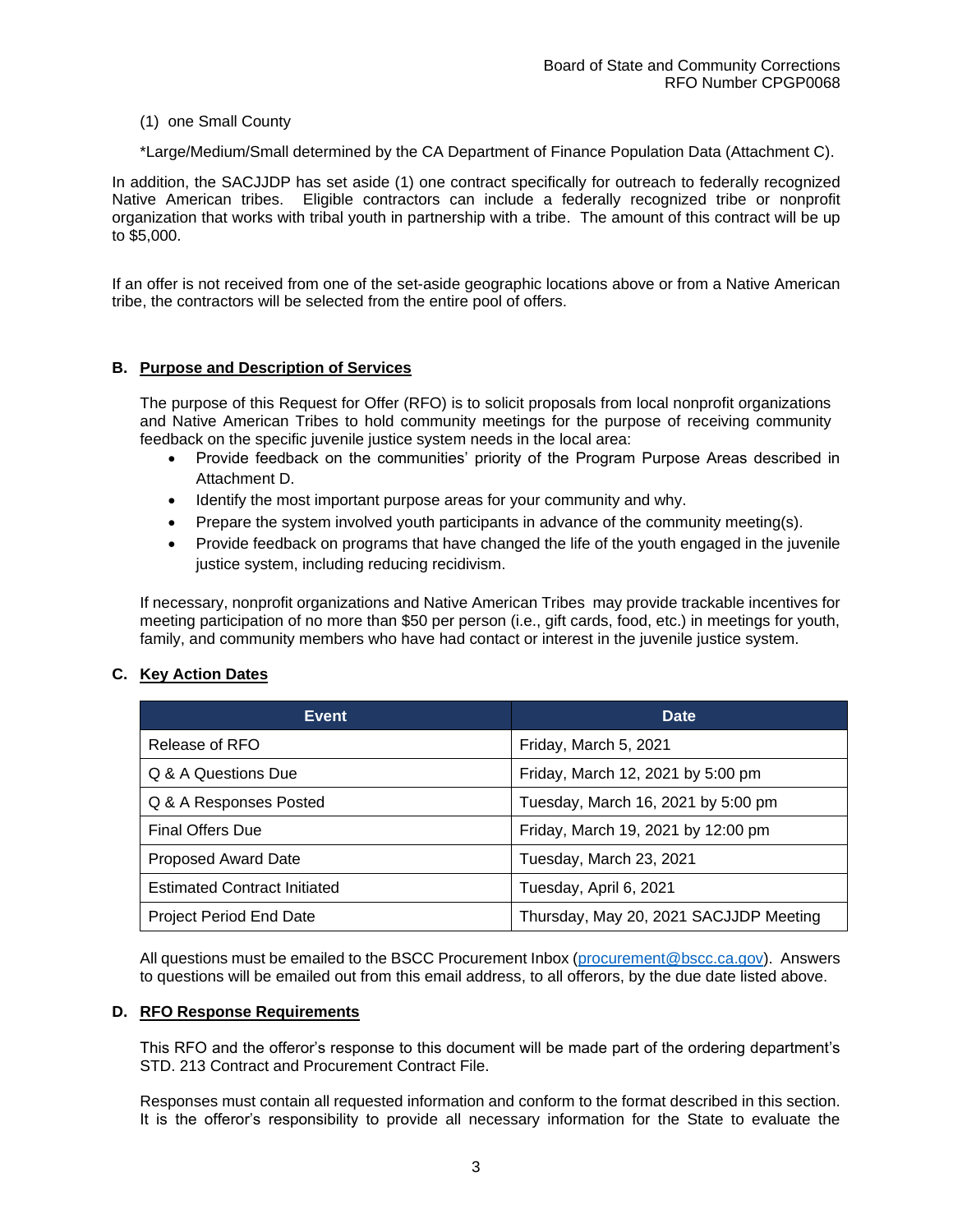response, verify requested information, and determine the offeror's ability to perform the tasks and activities defined in the State's Scope of Work, Attachment A and Cost Worksheet, Attachment B.

- 1) The offeror must submit one (1) email copy of their response to the BSCC Procurement Inbox listed on the coversheet of this RFO.
- 2) Bidder Declaration Departments must offer procurement opportunities to California certified Small Business (SB), Microbusiness (MB), Nonprofit Veteran Service Agency (NVSA), and Disabled Veteran Business Enterprise (DVBE), whenever possible.

Click here to access the [Bidder Declaration, GSPD 05-105](https://cwdb.ca.gov/wp-content/uploads/sites/43/2016/08/Form-8-Bidder-Declaration.pdf)

3) DVBE Declarations – When a DVBE contractor or subcontractor will provide materials, supplies, services, or equipment, the State must obtain declaration from certified DVBEs pursuant to Military and Veterans Code Sections 999.2(b) through 999.9.

Click here to access the [DVBE Declarations Form, DGS PD 843](https://www.documents.dgs.ca.gov/dgs/fmc/gs/pd/pd_843.pdf)

#### **E. RFO Response Content**

The majority of the information required to respond to this RFO is contained in the State's Scope of Work (Attachment A) and Cost Worksheet (Attachment B).

- 1) Response to State's Scope of Work, Attachment A: Provide a summary addressing the following criteria (up to 2 pages)
	- State your organization's location as a Native American Tribe; or the County and County designation as Large/Medium/Small as determined by the CA Department of Finance Population Data in Attachment C.
	- State the applicant organization type, county and geographic location (Attachment C), and the amount of funding requested. E.g.
		- o ABC community-based organization, Alameda County Northern California, \$3500
		- o ABC Tribe, Los Angeles County Southern California, \$3585
	- State your experience that includes, but is not limited to, providing community outreach or services to juvenile justice system involved youth and their families.
	- Plan to recruit the designated populations to participate in the community meeting(s).
	- If necessary, ability to track incentives to encourage participation in meeting(s).
- 2) Response to Attachment B

#### **F. Contract Award**

Award of a contract resulting from this RFO will be based on location and ability to provide the services and deliverables within the allotted time.

#### **G. Review of Offers for Award**

Responses to this RFO will be first reviewed for responsiveness to the requirements listed in Attachments A and B. If a response is missing information required in any Attachment, it may be deemed not responsive.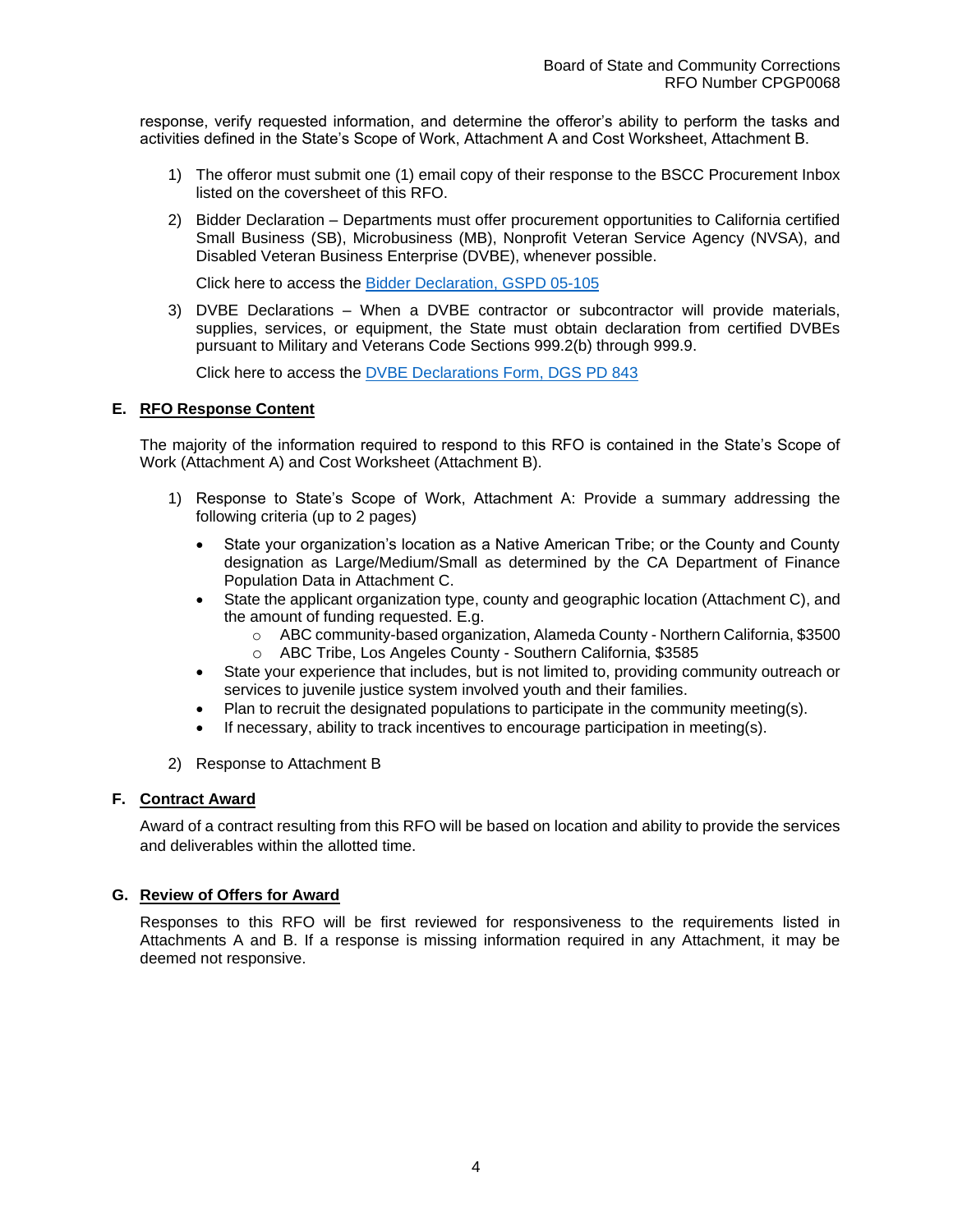## **Attachment A: Scope of Work**

### **A. SCOPE AND DESCRIPTION**

- 1) Hold community meeting(s) (at least 1) to discuss the local juvenile justice program needs at all points of contact for youth under the age of 26 and their families. Input and participation from people of all ages is welcome; the focus of the State Plan is on young people up to age 26. Meeting(s) must be completed by May 10, 2021. Meeting(s) may be virtual or in person if allowable in your community.
- 2) Provide a written report to the BSCC by May 17, 2021, on findings from the community input meeting(s) (five-page limit). The report must include demographic breakdown of participants (age, past or present system involved, race, gender, etc.), number of meetings held, and summary of recommendations.
- 3) Provide a virtual presentation of not more than 10 minutes to the SACJJDP of the findings at the May 20, 2021 SACJJDP meeting.
- 4) Provide feedback in the virtual presentation on additional issues beyond the list of priorities in attachment D that surface during the community input meeting(s).

| <b>Board of State and Community Corrections</b> | <b>Contractor</b>                                                 |          |
|-------------------------------------------------|-------------------------------------------------------------------|----------|
|                                                 | Name: Timothy Polasik                                             | Name:    |
| Phone:                                          | (916) 621-2853                                                    | Phone:   |
| Email:                                          | timothy.polasik@bscc.ca.gov                                       | Email:   |
|                                                 | Address: 2590 Venture Oaks Way, Suite 200<br>Sacramento, CA 95833 | Address: |

#### **B. STATE RESPONSIBILITIES**

BSCC IT Staff will provide Technical Assistance to the selected contractors throughout the performance period of the contracts.

#### **C. CONTRACTOR RESPONSIBILITIES**

The contractor will provide technology, software, and meeting(s) space (if required) to complete the deliverables of the contract. The contractor will track all funds used as participation incentives in a manner that allows for tracking funds to individual participants for audit purposes.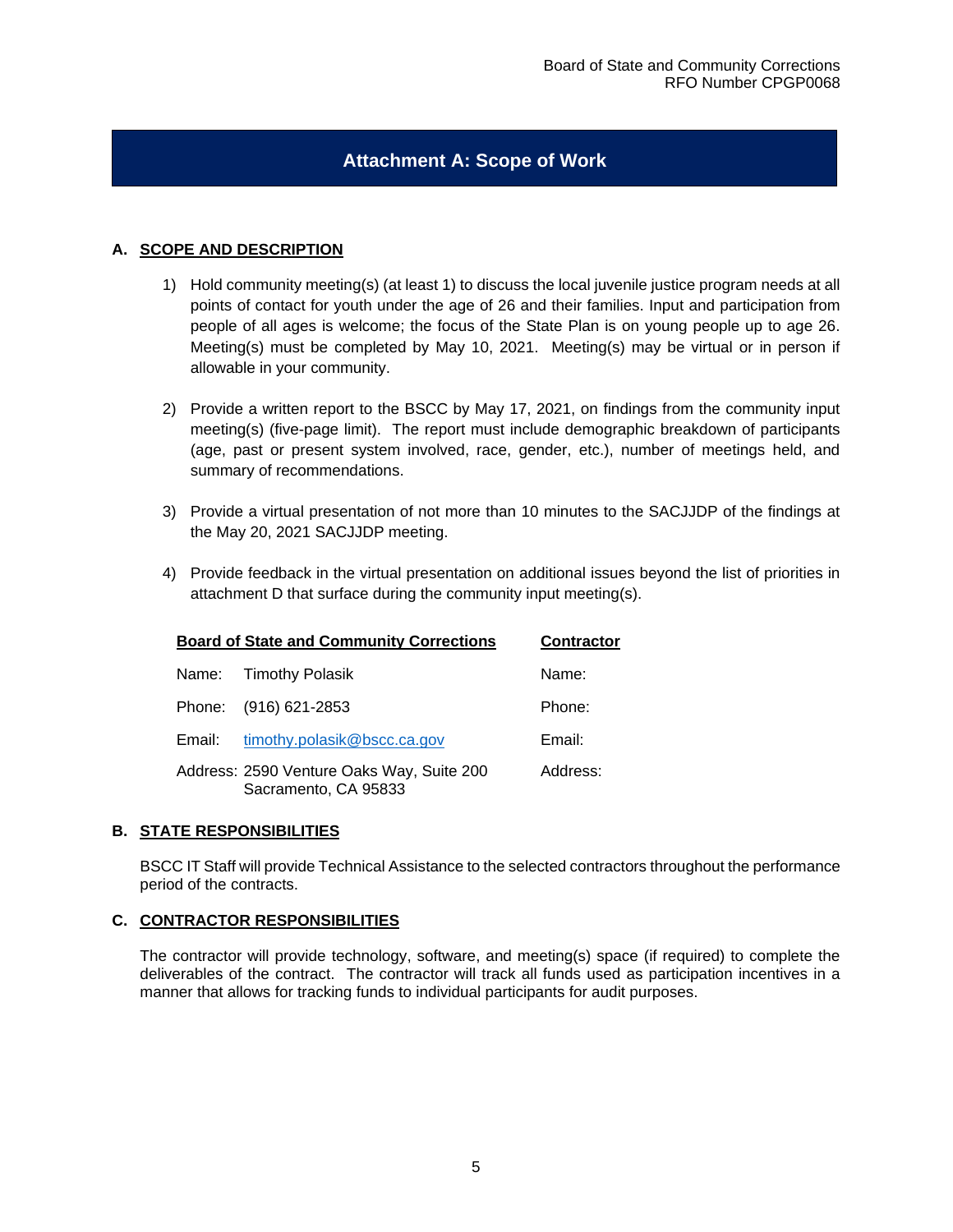# **Attachment B: Cost Worksheet**

#### **Amount paid will be determined by the number of hours worked, the cost of supplies, and participation incentives (if applicable).**

| <b>Total Cost</b> |
|-------------------|
| \$400             |
|                   |
|                   |
|                   |
|                   |
|                   |
|                   |
|                   |
|                   |
|                   |
|                   |

**MAX TOTAL COST**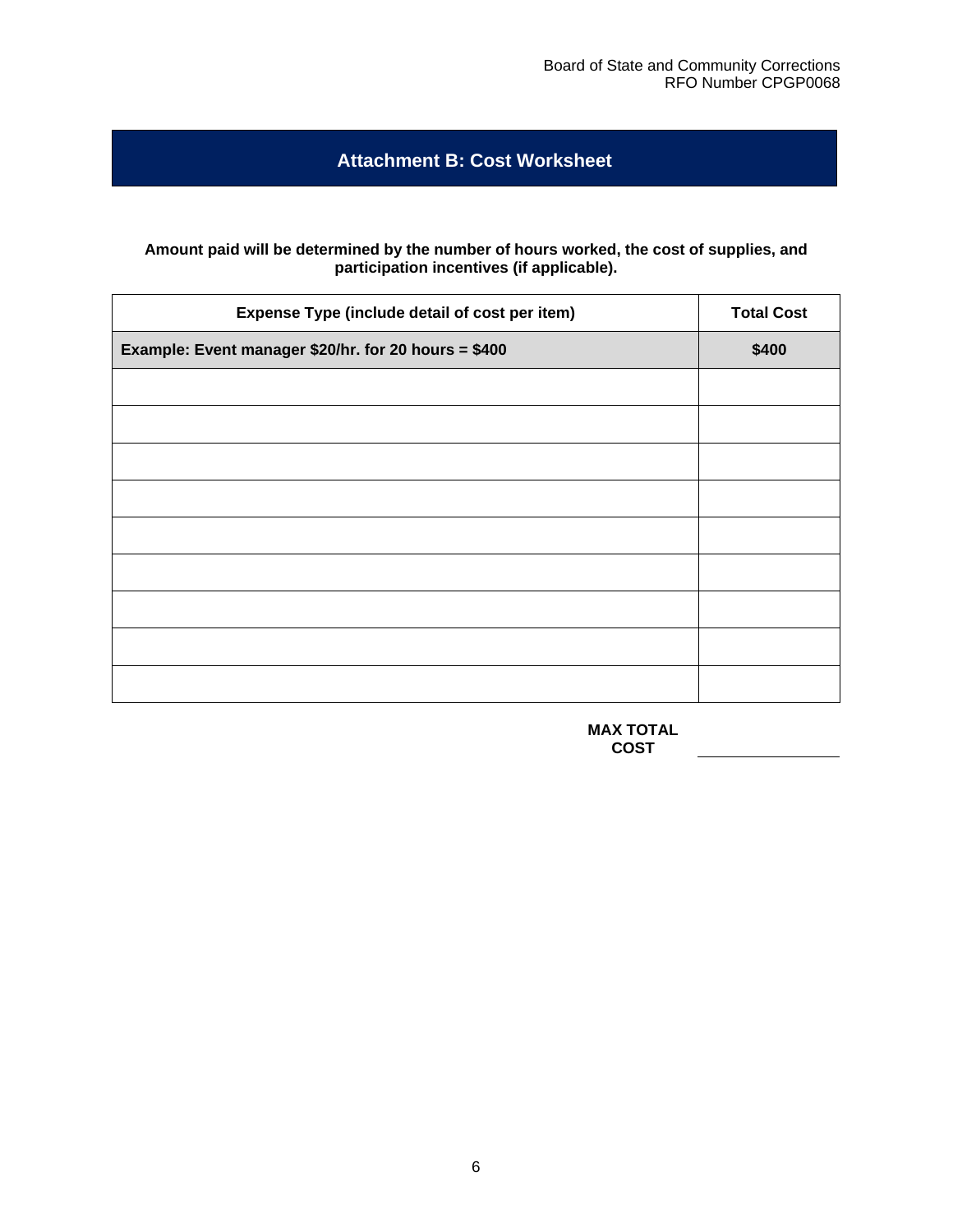# **Attachment C: County Population Index**

## **Source: California Department of Finance, Population Estimates, January 1, 2020**

| <b>Alameda</b>            | 1,670,834  | <b>Butte</b>         | 210,291  |
|---------------------------|------------|----------------------|----------|
| <b>Contra Costa</b>       | 1,153,561  | <b>Marin</b>         | 260,831  |
| <b>Fresno</b>             | 1,230,358  | <b>Merced</b>        | 2283,521 |
| <b>Kern</b>               | 917,553    | <b>Monterey</b>      | 441,143  |
| <b>Los Angeles County</b> | 10,172,951 | <b>Placer</b>        | 403,711  |
| Orange                    | 3,194,332  | San Luis Obispo      | 277,259  |
| <b>Riverside</b>          | 2,442,304  | <b>Santa Barbara</b> | 451,840  |
| <b>Sacramento</b>         | 1,555,365  | <b>Santa Cruz</b>    | 271,233  |
| <b>San Bernardino</b>     | 2,180,537  | <b>Solano</b>        | 440,224  |
| <b>San Diego</b>          | 3,343,355  | Sonoma               | 492,980  |
| <b>San Francisco</b>      | 897.806    | <b>Stanislaus</b>    | 557,709  |
| San Joaquin               | 773,632    | <b>Tulare</b>        | 479,977  |
| <b>San Mateo</b>          | 773,244    | Yolo                 | 221,705  |
| <b>Santa Clara</b>        | 1,961,969  |                      |          |
| <b>Ventura</b>            | 842,886    |                      |          |

## **Large Counties (700,001+) Medium Counties (200,001-700,000)**

| <b>Butte</b>      | 210,291  |
|-------------------|----------|
|                   |          |
| <b>Marin</b>      | 260,831  |
| <b>Merced</b>     | 2283,521 |
| <b>Monterey</b>   | 441,143  |
| <b>Placer</b>     | 403,711  |
| San Luis Obispo   | 277,259  |
| Santa Barbara     | 451,840  |
| <b>Santa Cruz</b> | 271,233  |
| Solano            | 440,224  |
| Sonoma            | 492,980  |
| <b>Stanislaus</b> | 557,709  |
| <b>Tulare</b>     | 479,977  |
| Yolo              | 221,705  |
|                   |          |

## **Small Counties (<200,001)**

| <b>Alpine</b>    | 1,142   | <b>Mendocino</b>  | 87,946  |
|------------------|---------|-------------------|---------|
| <b>Amador</b>    | 37,676  | <b>Modoc</b>      | 9,570   |
| <b>Calaveras</b> | 45,023  | <b>Mono</b>       | 13,464  |
| <b>Colusa</b>    | 21,902  | <b>Napa</b>       | 139,088 |
| <b>Del Norte</b> | 27,298  | <b>Nevada</b>     | 98,114  |
| <b>El Dorado</b> | 193,227 | <b>Plumas</b>     | 18,260  |
| <b>Glenn</b>     | 29,400  | <b>San Benito</b> | 62,353  |
| <b>Humboldt</b>  | 133,302 | <b>Shasta</b>     | 178,045 |
| <b>Imperial</b>  | 188,777 | <b>Sierra</b>     | 3,201   |
| <b>Inyo</b>      | 18,584  | <b>Siskiyou</b>   | 44,461  |
| <b>Kings</b>     | 153,608 | <b>Sutter</b>     | 100,750 |
| Lake             | 64,040  | <b>Tehama</b>     | 65,129  |
| Lassen           | 28,833  | <b>Trinity</b>    | 13,548  |
| <b>Madera</b>    | 158,147 | <b>Tuolumne</b>   | 54,917  |
| <b>Mariposa</b>  | 18,067  | Yuba              | 78,887  |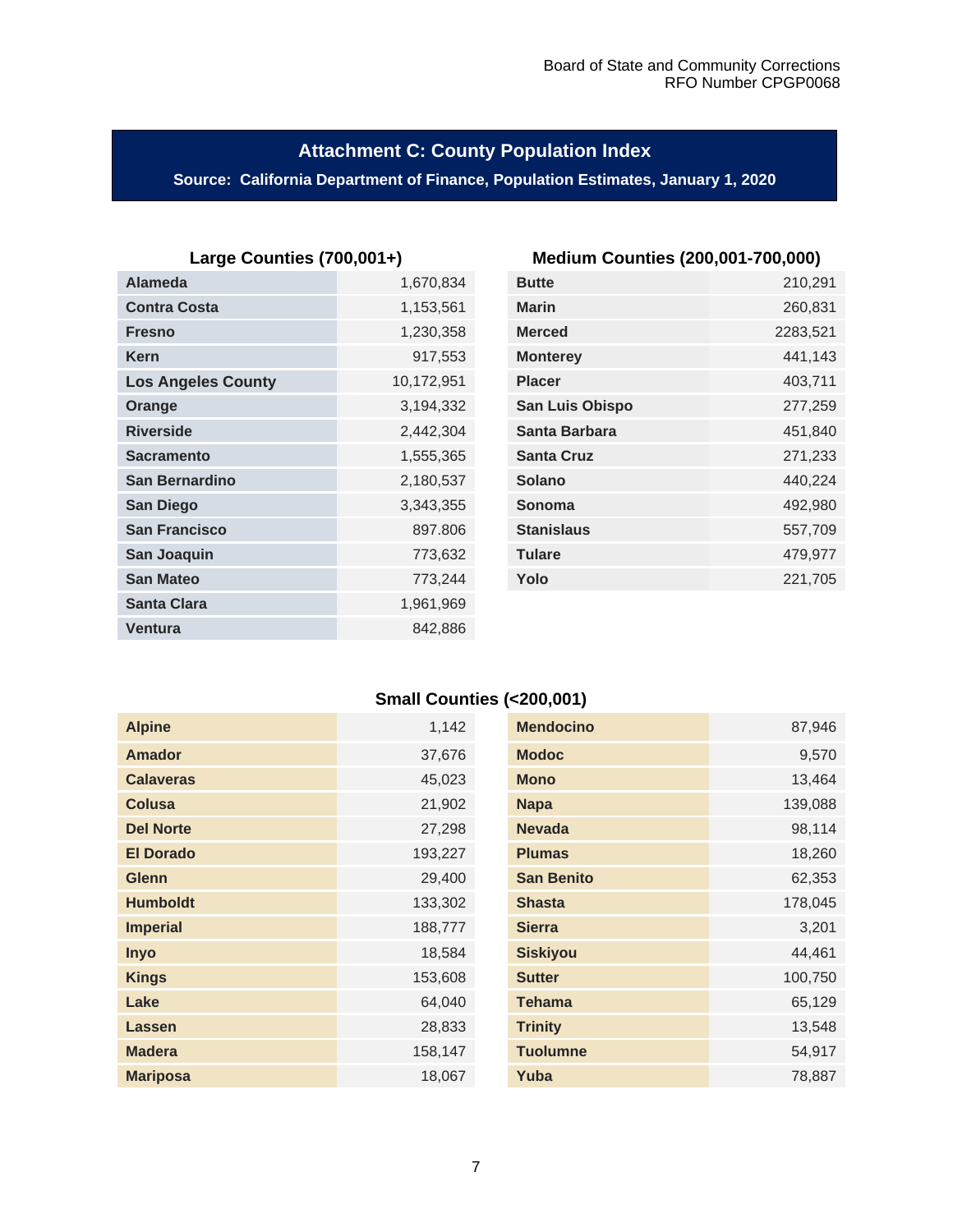## **Attachment D: Program Purpose Areas**

#### **Aftercare/Reentry**

Community-based programs that prepare targeted youth to successfully return to their homes and communities after confinement in a training school, youth correctional facility, or other secure institution. These programs focus on preparing youth for release and providing a continuum of follow up postplacement services to promote successful reintegration into the community.

#### **After-School Programs**

Programs that provide at-risk youth and youth in the juvenile justice systems with a range of age-appropriate activities, including tutoring, mentoring, and other educational and enrichment activities.

#### **Alternatives to Detention**

These are community- and home-based alternatives to incarceration and institutionalization including for youth who need temporary placement such as crisis intervention, shelter and after-care and for youth who need residential placement such as a continuum of foster care or group home alternatives that provide access to a comprehensive array of services.

#### **Child Abuse and Neglect Programs**

Programs that provide treatment to juvenile offenders who are victims of child abuse or neglect and to their families to reduce the likelihood that such youth offenders will commit subsequent violations of law.

#### **Community-Based Programs and Services**

These programs and services are those that work pre- and post-confinement. These programs include;

- (A) community-based alternatives (including home-based alternatives) to incarceration and institutionalization including—
	- (i) for status offenders and other youth who need temporary placement: crisis intervention, shelter, and after-care;
	- (ii) for youth who need residential placement: a continuum of foster care or group home alternatives that provide access to a comprehensive array of services; and
	- (iii) for youth who need specialized intensive and comprehensive services that address the unique issues encountered by youth when they become involved with gangs;

(B) community-based programs and services to work with—

- (i) status offenders, other youth, and the parents and other family members of such offenders and youth to strengthen families, including parent self-help groups, so that juveniles may remain in their homes;
- (ii) juveniles during their incarceration, and with their families, to ensure the safe return of such juveniles to their homes and to strengthen the families; and
- (iii) parents with limited English-speaking ability, particularly in areas where there is a large population of families with limited-English speaking ability;

#### **Delinquency Prevention**

Comprehensive juvenile justice and delinquency prevention programs that meet needs of youth through collaboration of the many local systems before which a youth may appear, including schools, courts, law enforcement agencies, child protection agencies, mental health agencies, welfare services, health care agencies and private nonprofit agencies offering youth services.

**Gangs**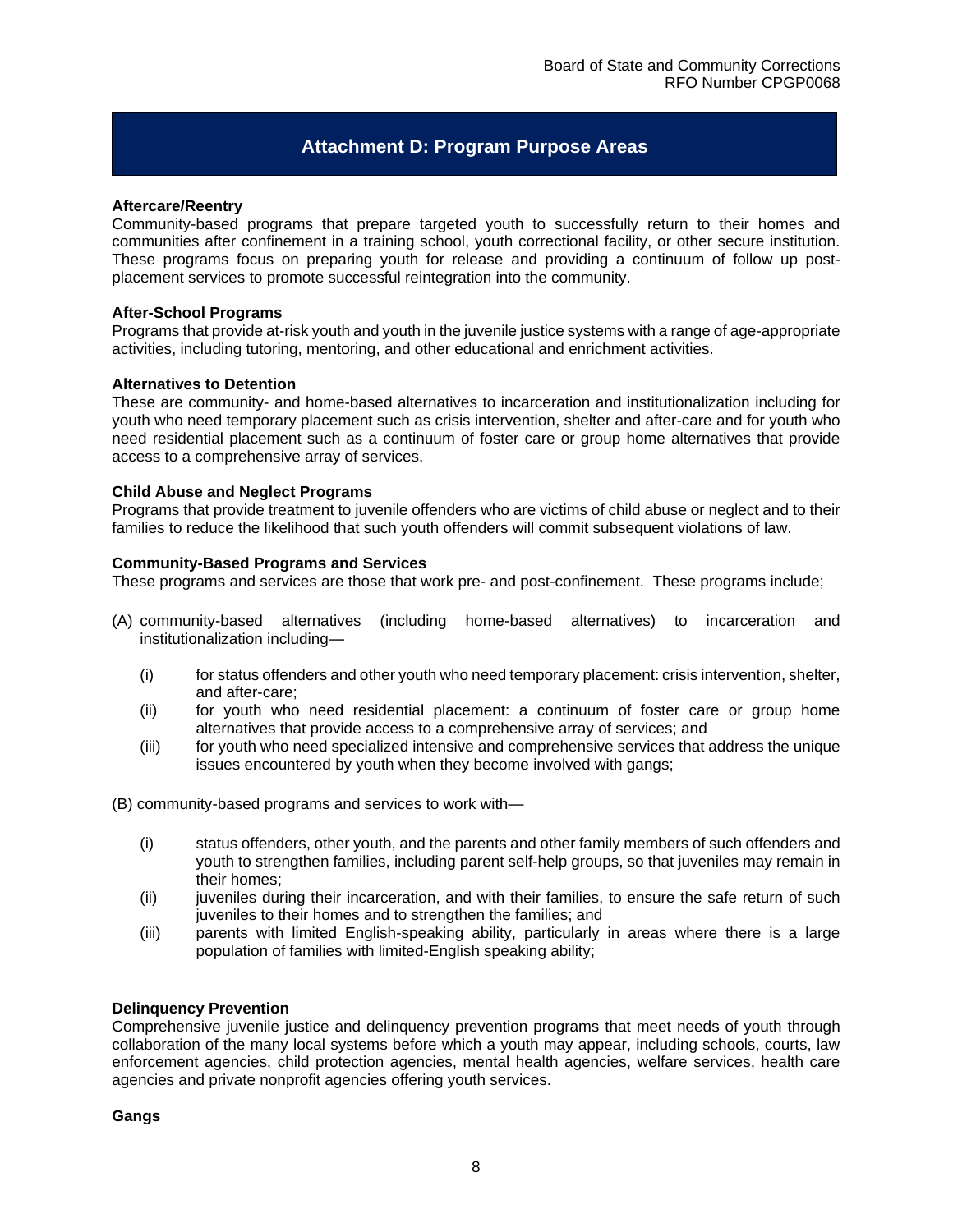Programs, research, or other initiatives primarily to address issues related to youth gang activity. This program area includes prevention and intervention efforts directed at reducing gang-related activities.

#### **Graduated and Appropriate Sanctions**

Programs to encourage courts to develop and implement a continuum of post-adjudication restraints that bridge the gap between traditional probation and confinement in a correctional setting. Services include expanded use of probation, mediation, restitution, community service, treatment, home detention, intensive supervision, electronic monitoring, translation services and similar programs, and secure, communitybased treatment facilities linked to other support services such as health, mental health, education (remedial and special), job training and recreation. Programs to assist in design and use of evidencedbased risk assessment instruments to aid in application of appropriate sanctions.

#### **Hate Crimes**

Programs to prevent and reduce hate crimes committed by youth.

#### **Job Training**

Projects to enhance the employability of youth or prepare them for future employment. Such programs may include job readiness training, apprenticeships, and job referrals.

#### **Learning and Other Disabilities**

Programs concerning youth delinquency and disability including on-the-job training to assist community services, law enforcement and juvenile justice personnel to recognize and provide for learning and other disabled juveniles.

#### **Mental Health Services**

Programs providing mental health services for youth in custody in need of such services including, but are not limited to assessment, development of individualized treatment plans, and discharge plans.

#### **Mentoring, Counseling and Training Programs**

Programs to develop and sustain a one- to-one supportive relationship between a responsible adult age 18 or older (mentor) and an at-risk youth, youth who have offended or youth with a parent or legal guardian who is or was incarcerated (mentee) that takes place on a regular basis. These programs may support academic tutoring, vocational and technical training, and drug and violence prevention counseling.

#### **Positive Youth Development**

Programs that assist delinquent and at-risk youth in obtaining a sense of safety and structure, belonging and membership, self-worth and social contribution, independence and control over one's life, and closeness in interpersonal relationships.

#### **Probation**

Programs to expand use of probation officers particularly to permit nonviolent youth offenders including status offenders to remain with their families as an alternative to incarceration or institutionalization and to ensure youth meet terms of their probation.

#### **Protecting Juvenile Rights**

Projects to develop and implement activities focused on improving services for and protecting the rights of youth affected by the juvenile justice system, including hiring court-appointed defenders, providing training, coordination, and innovative strategies for indigent defense services.

#### **School Programs**

Education programs or supportive services in traditional public schools and detention/corrections education settings to encourage youth to remain in school or alternative learning programs, support transition to work and self-sufficiency, and enhance coordination between correctional programs and juveniles' local education programs to ensure the instruction they receive outside school is aligned with that provided in their schools and that any identified learning problems are communicated.